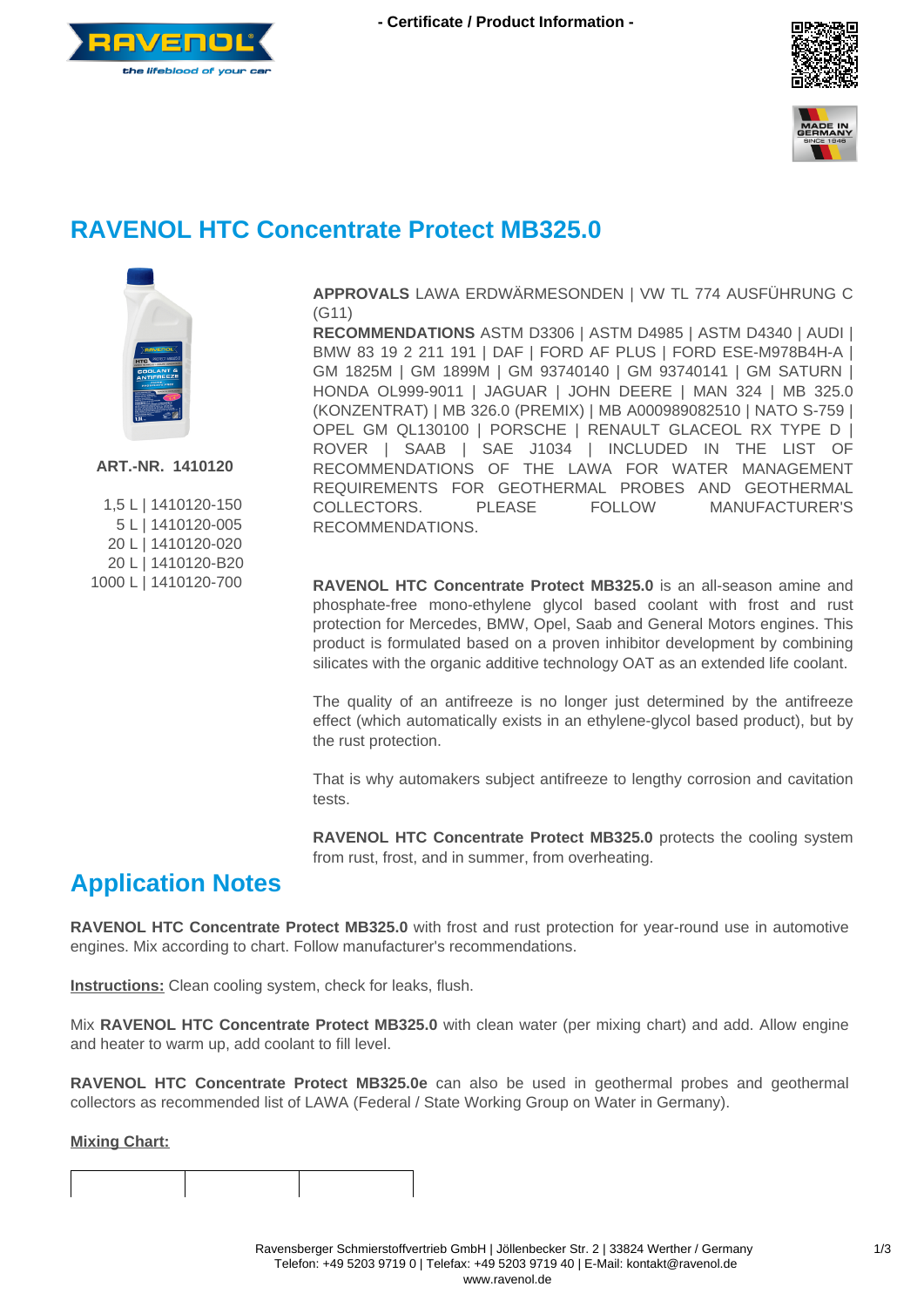

**- Certificate / Product Information -**





| Antifreeze<br>protection untile | <b>Parts Antifreez Parts Water</b> |  |
|---------------------------------|------------------------------------|--|
|                                 |                                    |  |
| $12^{\circ}$ C                  |                                    |  |
|                                 |                                    |  |
| $20^{\circ}$ C                  |                                    |  |
|                                 |                                    |  |
| $37^{\circ}$ C                  |                                    |  |